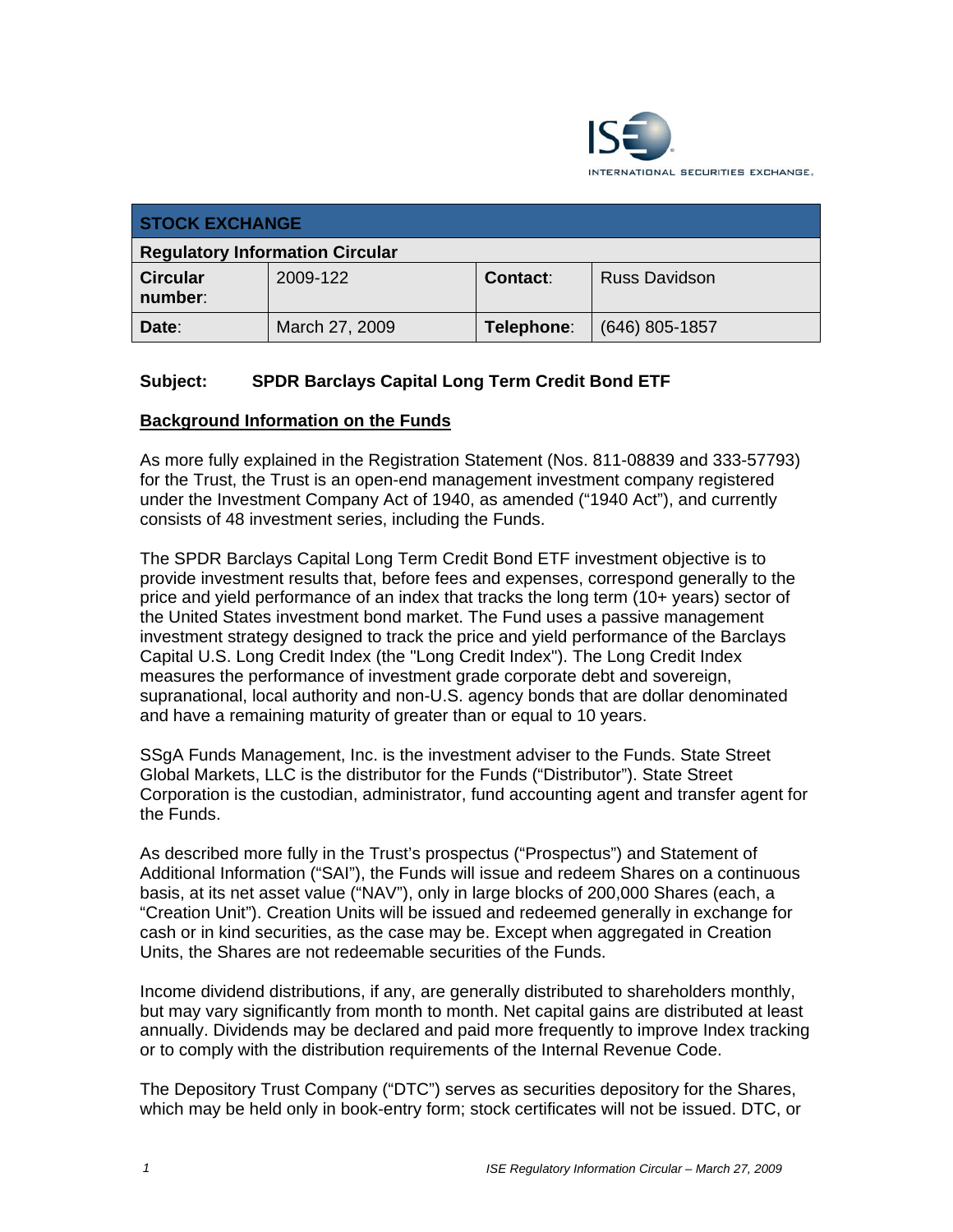its nominee, is the record or registered owner of all outstanding Shares.

The NAV per Share for the Funds will be determined each business day, normally at the close of regular trading (ordinarily, 4:00 p.m. Eastern Standard Time ("ET")) on the New York Stock Exchange. NAV is calculated by dividing the value of the net assets of a Fund (i.e., the total value of its assets less all liabilities) by the number of Shares outstanding, rounded to the nearest cent. NAV will be available from the Distributor and will also available to National Securities Clearing Corporation ("NSCC") participants through data made available from NSCC.

The Trusts registration statement describes the various fees and expenses for the Fund's Shares. For a more complete description of the Fund and the underlying index, visit https://www.spdrs.com/.

# **Principal Risks**

Interested persons are referred to the Prospectus for a description of risks associated with an investment in the Shares. These risks include the risk that a Fund's return may not match the return of its index for a number of reasons including the incursion by a Fund of operating expenses and costs not applicable to its index. In addition, as noted in the Prospectus, the Shares may trade at market prices that may differ from their NAV. The NAV of the Shares will fluctuate with changes in the market value of the Fund's holdings. The market prices of the Shares will fluctuate in accordance with changes in NAV as well as the supply and demand for the Shares.

#### **Exchange Rules Applicable to Trading in the Shares**

The Shares are considered equity securities, thus rendering trading in the Shares subject to the Exchange's existing rules governing the trading of equity securities.

#### **Trading Hours**

Trading in the Shares on ISE is on a UTP basis and is subject to ISE equity trading rules. The Shares will trade from 8:00 a.m. until 8:00 p.m. Eastern Time. Equity EAMs trading the Shares during the Extended Market Sessions are exposed to the risk of the lack of the calculation or dissemination of underlying index value or intraday indicative value ("IIV"). For certain derivative securities products, an updated underlying index value or IIV may not be calculated or publicly disseminated in the Extended Market hours. Since the underlying index value and IIV are not calculated or widely disseminated during Extended Market hours, an investor who is unable to calculate implied values for certain derivative securities products during Extended Market hours may be at a disadvantage to market professionals.

# **Trading Halts**

ISE will halt trading in the Shares of a Trust in accordance with ISE Rule 2101(a)(2)(iii). The grounds for a halt under this Rule include a halt by the primary market because it stops trading the Shares and/or a halt because dissemination of the IIV or applicable currency spot price has ceased, or a halt for other regulatory reasons. In addition, ISE will stop trading the Shares of a Trust if the primary market de-lists the Shares.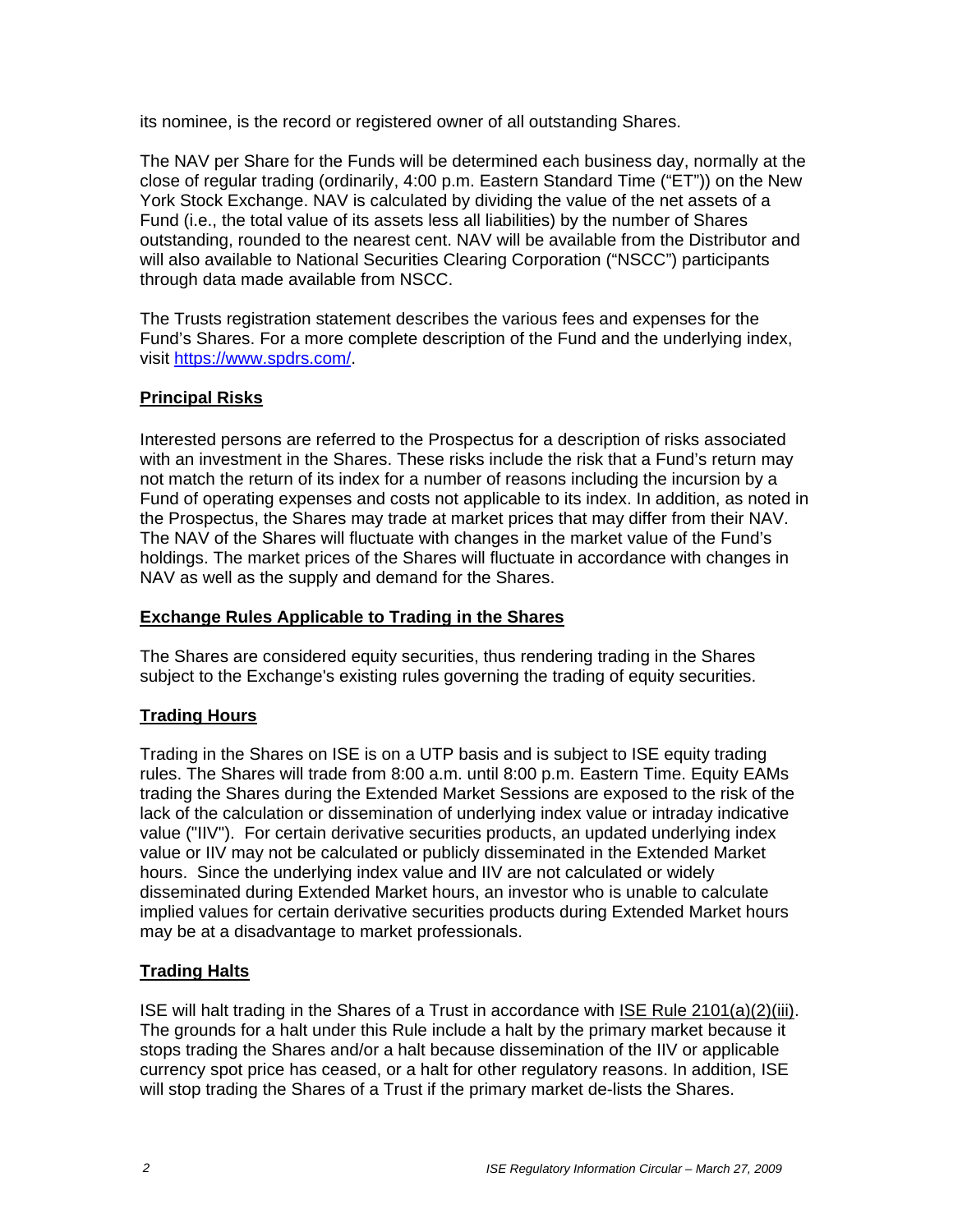#### **Delivery of a Prospectus**

Pursuant to federal securities laws, investors purchasing Shares must receive a prospectus prior to or concurrently with the confirmation of a transaction. Investors purchasing Shares directly from the Fund (by delivery of the Deposit Amount) must also receive a prospectus.

Prospectuses may be obtained through the Distributor or on the Fund's website. The Prospectus does not contain all of the information set forth in the registration statement (including the exhibits to the registration statement), parts of which have been omitted in accordance with the rules and regulations of the SEC. For further information about the Fund, please refer to the Trust's registration statement.

#### **Exemptive, Interpretive and No-Action Relief Under Federal Securities Regulations**

The Commission has issued letters dated November 21, 2005 ("2005 Letter") and April 9, 2007 ("2007 Letter" and together with the 2005 Letter, the "No-Action Letters") granting exemptive, interpretive and no-action relief from certain provisions of and rules under the Securities Exchange Act of 1934 for exchange-traded funds listed and traded on a registered national securities exchange that meet certain criteria. The Fund qualifies for the relief granted in the No-Action Letters, a description of which follows.

# **Regulation M Exemptions**

Generally, Rules 101 and 102 of Regulation M prohibit any "distribution participant" and its "affiliated purchasers" from bidding for, purchasing, or attempting to induce any person to bid for or purchase any security which is the subject of a distribution until after the applicable restricted RB-09-35 March 11, 2009 Page 5 of 7 period, except as specifically permitted in Regulation M. The provisions of the Rules apply to underwriters, prospective underwriters, brokers, dealers, and other persons who have agreed to participate or are participating in a distribution of securities.

The Commission issued a No-Action Letter by which persons participating in a distribution of shares of a fund may engage in secondary market transactions in such shares during their participation in such a distribution, despite the requirements of from Rule 101 under Regulation M. In addition, the SEC has permitted persons who may be deemed to be participating in the distribution of shares of a fund (i) to purchase securities for the purpose of purchasing creation unit aggregations of fund shares and (ii) to tender securities for redemption in Creation Unit Aggregations. Further, the Commission has clarified that the tender of fund shares to the Fund for redemption does not constitute a bid for or purchase of any of the Funds' securities during the restricted period of Rule 101. The Commission has issued a No-Action Letter to paragraph (e) of Rule 102 under Regulation M which allow the redemption of fund shares in creation unit aggregations during the continuous offering of shares.

#### **Customer Confirmations for Creation or Redemption of Fund Shares (SEC Rule 10b-10)**

Broker–dealers who handle purchases or redemptions of Fund shares in Creation Units for customers will be permitted to provide such customers with a statement of the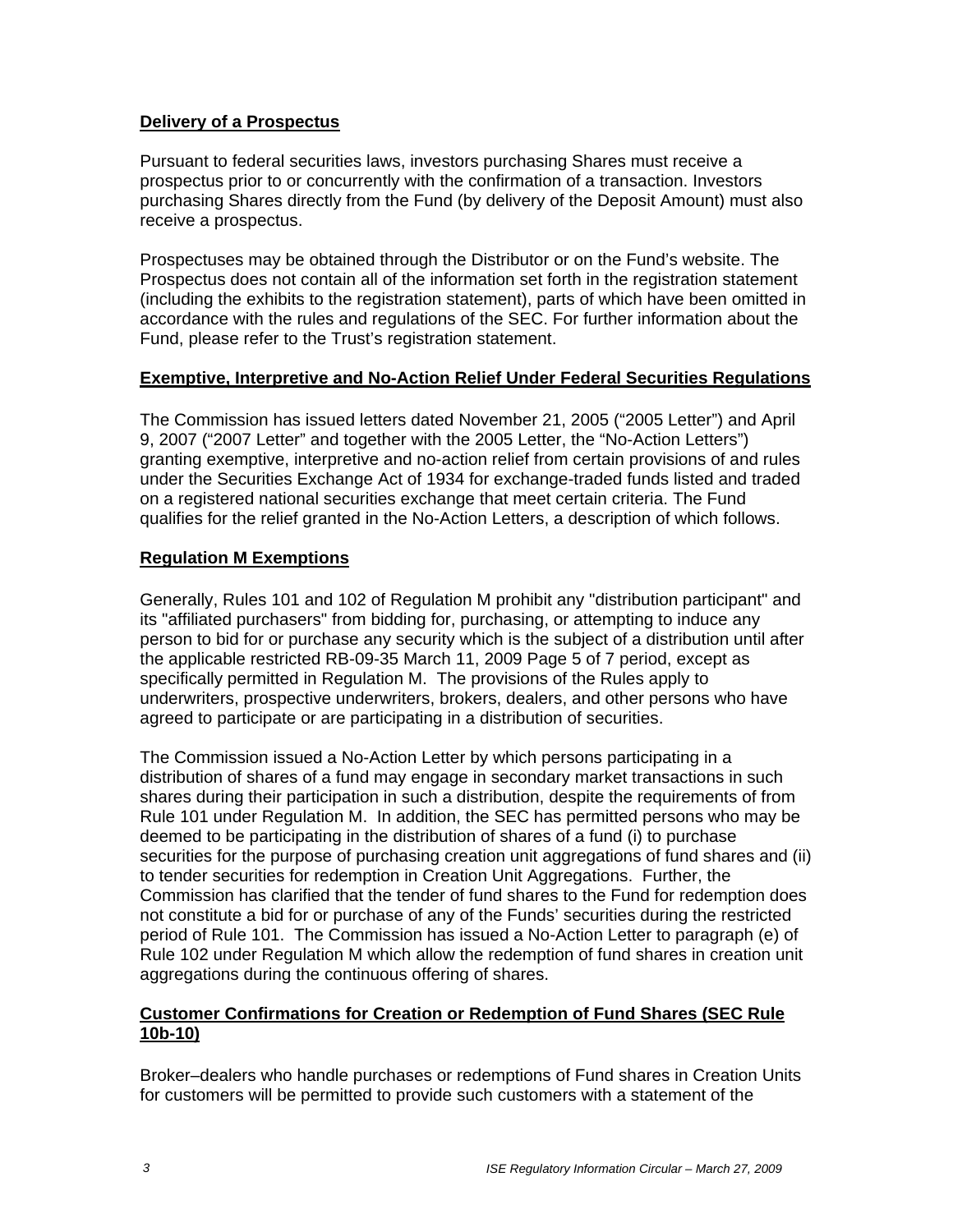number of Creation Unit Aggregations created or redeemed without providing a statement of the identity, number and price of shares of the individual securities tendered to the Fund for purposes of purchasing creation unit aggregations ("Deposit Securities") or the identity, number and price of shares to be delivered by the Trust to the redeeming holder ("Redemption Securities"). The composition of the securities required to be tendered to the Fund for creation purposes and of the securities to be delivered on redemption will be disseminated each business day and will be applicable to requests for creations or redemption, as the case may be, on that day. This exemptive relief under Rule 10b-10 with respect to creations and redemptions is subject to the following conditions:

- 1. Confirmations to customers engaging in creations or redemptions must state that all information required by Rule 10b-10 will be provided upon request;
- 2. Any such request by a customer for information required by Rule 10b-10 will be filed in a timely manner, in accordance with Rule 10b-10(c);
- 3. Except for the identity, number and price of shares of the component securities of the Deposit Securities and Redemption Securities, as described above, confirmations to customers must disclose all other information required by Rule 10b-10(a).

# **SEC Rule 14e-5**

The Commission has permitted any person acting as a dealer-manager of a tender offer for a component security of fund (1) to redeem fund shares in creation unit aggregations from the issuer that may include a security subject to such tender offer and (2) to purchase fund shares during such tender offer. In addition, a No-Action has been issued under Rule 14e-5 states that if a brokerRB-09-35 March 11, 2009 Page 6 of 7 dealer acting as a dealer-manager of a tender offer for a security of the Fund purchases or arranges to purchase such securities in the secondary market for the purpose of tendering such securities to purchase one or more creation unit aggregations of shares, it must be made in conformance with the following:

- i. such bids or purchases are effected in the ordinary course of business, in connection with a basket of 20 or more securities in which any security that is the subject of a distribution, or any reference security, does not comprise more than 5% of the value of the basket purchased; or
- ii. purchases are effected as adjustments to such basket in the ordinary course of business as a result of a change in the composition of the underlying index; and
- iii. such bids or purchases are not effected for the purpose of facilitating such tender offer.

# **Section 11(d)(1); SEC Rules 11d1-1 and 11d1-2**

Section 11(d)(1) of the Act generally prohibits a person who is both a broker and a dealer from effecting any transaction in which the broker-dealer extends credit to a customer on any security which was part of a new issue in the distribution of which he participated as a member of a selling syndicate or group within thirty days prior to such transaction. The Commission has clarified that Section 11(d)(1) does not apply to broker-dealers that are not authorized participants (and, therefore, do not create creation unit aggregations) that engage in both proprietary and customer transactions in shares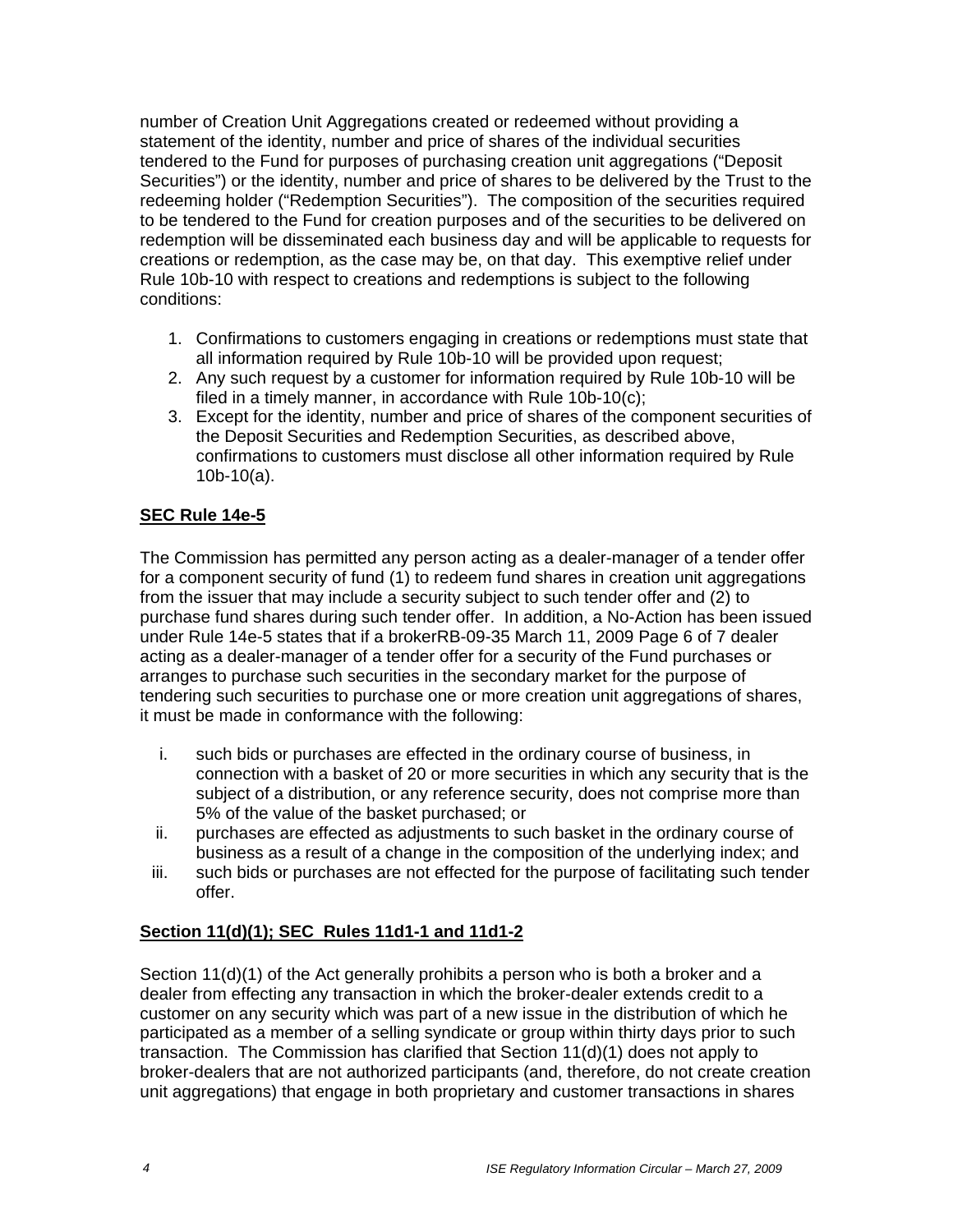of a fund in the secondary market, and for broker-dealer authorized participants that engage in creations of creation unit aggregations. This relief is subject to specific conditions, including the condition that such broker-dealer (whether or not an authorized participant) does not, directly or indirectly, receive from the fund complex any payment, compensation or other economic incentive to promote or sell the shares of a fund to persons outside the fund complex, other than non-cash compensation permitted under NASD Rule 2830 (I)(5)(A), (B) or (C). See letter dated November 22, 2005 from Brian A Bussey, Assistant Chief Counsel, SEC Division of Market Regulation, to Barclays Global Investors, N.A., dated November 22, 2005. The Commission has issued a No-Action Letter under Section 11(d)(1) of the Act states that broker-dealers may treat shares of a fund, for purposes of Rule 11d1-2, as "securities issued by a registered open-end investment company as defined in the Investment Company Act" and thereby extend credit or maintain or arrange for the extension or maintenance of credit on shares that have been owned by the persons to whom credit is provided for more than 30 days, in reliance on the exemption contained in the rule.

#### **SEC Rule 15c1-5 and 15c1-6**

The Commission has issued a No-Action letter with respect to Rule 15c1-5 and Rule 15c1-6 as to the required disclosure of control by a broker or dealer with respect to creations and redemptions of fund shares and secondary market transactions therein.

**This Regulatory Information Circular is not a statutory Prospectus. Equity EAMs should consult the Trust's Registration Statement, SAI, Prospectus and the Fund's website for relevant information.**